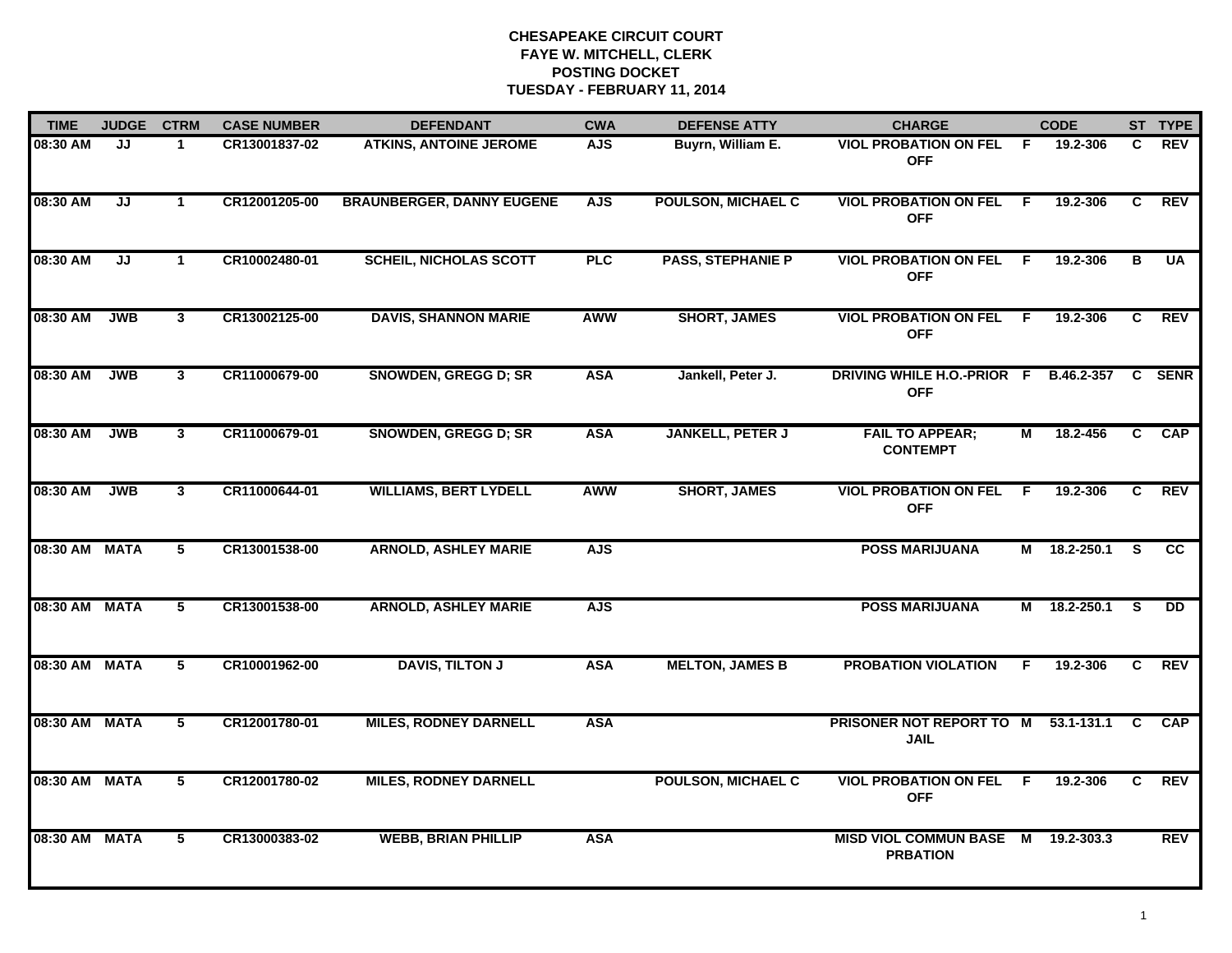| <b>TIME</b>   | <b>JUDGE</b> | <b>CTRM</b>     | <b>CASE NUMBER</b> | <b>DEFENDANT</b>                 | <b>CWA</b> | <b>DEFENSE ATTY</b>           | <b>CHARGE</b>                                          |                | <b>CODE</b>  |                | ST TYPE       |
|---------------|--------------|-----------------|--------------------|----------------------------------|------------|-------------------------------|--------------------------------------------------------|----------------|--------------|----------------|---------------|
| 09:30 AM      | <b>RDS</b>   | $\mathbf{2}$    | CR13001954-00      | <b>BROOKS, JAMES VERNON; JR</b>  | PLC        | <b>REVELEY, H KENNETH; JR</b> | <b>CONTRUCTION FRAUD</b>                               |                | F 18.2-200.1 | В              | <b>TBS</b>    |
| 09:30 AM      | <b>RDS</b>   | $\mathbf{2}$    | CR13001954-01      | <b>BROOKS, JAMES VERNON; JR</b>  | <b>PLC</b> | <b>REVELEY, H KENNETH; JR</b> | PROFANE LANGUAGE OVER M<br><b>PHONE</b>                |                | 18.2-427     | в              | <b>TBS</b>    |
| 09:30 AM      | <b>RDS</b>   | $\overline{2}$  | CR13001954-02      | <b>BROOKS, JAMES VERNON; JR</b>  | <b>PLC</b> | <b>REVELEY, H KENNETH; JR</b> | <b>TRESPASSING</b>                                     | $\overline{M}$ | $1 - 200$    | $\overline{B}$ | <b>TBS</b>    |
| 09:30 AM      | <b>RDS</b>   | $\mathbf{2}$    | CR08003687-01      | <b>BROWN, SHERMAN RODNEY</b>     |            |                               | <b>VIOL PROBATION ON FEL</b><br><b>OFF</b>             | F.             | 19.2-306     |                | C ADAT        |
| 09:30 AM      | <b>RDS</b>   | $\mathbf{2}$    | CR13001292-01      | <b>GAY, JASMA NICOLE</b>         | <b>SMK</b> | SWARTZ, J                     | <b>SUSP OL</b>                                         |                | M B.46.2-301 |                | <b>B</b> WEEK |
| 09:30 AM      | <b>RDS</b>   | $\mathbf{2}$    | CR13000524-04      | <b>MASIKA, FRANCIS ANYOKORIT</b> |            |                               | <b>CONTEMPT-FTC</b><br><b>W/PRETRIAL</b>               | М              | 18.2-456     |                | <b>B</b> ADAT |
| 10:00 AM      | JJ           | $\mathbf{1}$    | CR14000044-00      | <b>MAY, AHMAD SHARIF</b>         | <b>AWW</b> | Jones, David L                | <b>POSS CONTROLLED SUB</b><br><b>SCH I/II</b>          | F.             | 18.2-250     |                | <b>B</b> TRYL |
| 10:00 AM      | JJ           | $\mathbf{1}$    | CR14000044-01      | <b>MAY, AHMAD SHARIF</b>         | <b>AWW</b> | Jones, David L                | <b>POSSESSION OF</b><br><b>MARIJUANA</b>               |                | M 18.2-250.1 |                | <b>B</b> TRYL |
| 10:00 AM      | JJ           | $\mathbf 1$     | CR14000080-00      | <b>WHITE, SONYA CELESTE</b>      | <b>AWW</b> | <b>JONES, M COLSTON</b>       | <b>POSS SCH I/II CONT SUB</b>                          | F              | 18.2-250     |                | <b>B</b> TRYL |
| 10:00 AM      | JJ           | $\mathbf{1}$    | CR14000080-01      | <b>WHITE, SONYA CELESTE</b>      | <b>AWW</b> | <b>JONES, M COLSTON</b>       | <b>PWID PARAPHERNALIA</b>                              | М              | 54.1-3466    |                | O TRYL        |
| 10:00 AM      | <b>JWB</b>   | 3               | CR13002599-00      | <b>BRAMWELL, TERRY LEE</b>       | <b>SMK</b> | Winn, A Robinson              | <b>FALSE STATEMENT TO</b><br><b>POLICE</b>             | М              | 18.2-460     |                | <b>B</b> JURY |
| 10:00 AM MATA |              | $5\phantom{.0}$ | CR13002282-00      | <b>RICHARDS, TROY MONTAGUS</b>   | <b>AHM</b> | <b>WENTWORTH, RACHEL</b>      | STOLEN PROP W/INTENT TO F 18.2-108.01 C<br><b>SELL</b> |                |              |                | <b>JURY</b>   |
| 10:00 AM MATA |              | 5               | CR13002282-01      | <b>RICHARDS, TROY MONTAGUS</b>   | <b>AHM</b> | <b>WENTWORTH, RACHEL</b>      | <b>GRAND LARCENY-</b><br><b>CONSPIRE</b>               | F              | 18.2-95      |                | C JURY        |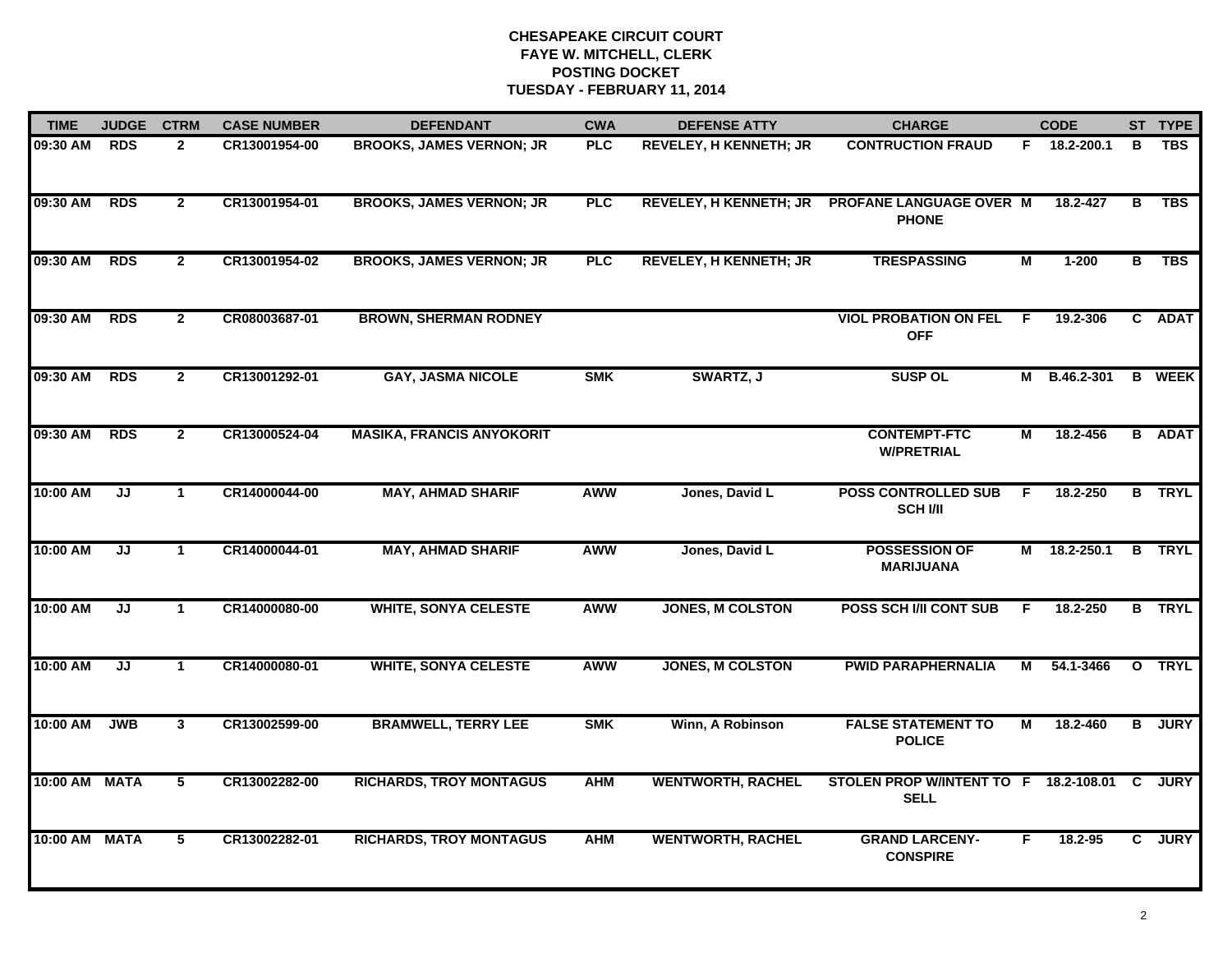| <b>TIME</b>   | <b>JUDGE</b> | <b>CTRM</b>     | <b>CASE NUMBER</b> | <b>DEFENDANT</b>                | <b>CWA</b> | <b>DEFENSE ATTY</b>      | <b>CHARGE</b>                                 |    | <b>CODE</b>           |              | ST TYPE       |
|---------------|--------------|-----------------|--------------------|---------------------------------|------------|--------------------------|-----------------------------------------------|----|-----------------------|--------------|---------------|
| 10:00 AM MATA |              | 5               | CR13002282-02      | <b>RICHARDS, TROY MONTAGUS</b>  | <b>AHM</b> | <b>WENTWORTH, RACHEL</b> | <b>CONCEALMENT OF GOODS F</b>                 |    | 18.2-103              | $\mathbf{c}$ | <b>JURY</b>   |
| 10:00 AM MATA |              | $5\phantom{.0}$ | CR13002282-03      | <b>RICHARDS, TROY MONTAGUS</b>  | <b>AHM</b> | <b>WENTWORTH, RACHEL</b> | <b>POSS OF CONTROLLED</b><br><b>SUBSTANCE</b> | F  | 18.2-250              | $\mathbf{c}$ | <b>JURY</b>   |
| 10:00 AM      | <b>RDS</b>   | 6               | CR14000147-00      | <b>CHENAULT, RYAN DONOVAN</b>   | <b>CPO</b> | <b>Matheny, Amina</b>    | <b>POSS HEROIN</b>                            | F. | 18.2-250              |              | C PLEA        |
| 10:00 AM      | <b>RDS</b>   | 6               | CR13002539-00      | HILL, CHRISTOPHER MARTIN        | <b>DAW</b> | <b>CLINE, SHAWN</b>      | <b>CHILD PORNOGRAPHY:</b><br><b>REPRODUCE</b> |    | F 18.2-374.1:1 B PLEA |              |               |
| 10:00 AM      | <b>RDS</b>   | 6               | CR13002539-01      | HILL, CHRISTOPHER MARTIN        | <b>DAW</b> | <b>CLINE, SHAWN</b>      | <b>CHILD PORNOGRAPHY:</b><br><b>REPRODUCE</b> |    | F 18.2-374.1:1 B PLEA |              |               |
| 10:00 AM RDS  |              | 6               | CR13002539-02      | HILL, CHRISTOPHER MARTIN        | <b>DAW</b> | <b>CLINE, SHAWN</b>      | <b>CHILD PORNOGRAPHY:</b><br><b>REPRODUCE</b> |    | F 18.2-374.1:1 B PLEA |              |               |
| 10:00 AM      | <b>RDS</b>   | 6               | CR13002539-03      | <b>HILL, CHRISTOPHER MARTIN</b> | <b>DAW</b> | <b>CLINE, SHAWN</b>      | <b>CHILD PORNOGRAPHY:</b><br><b>REPRODUCE</b> |    | F 18.2-374.1:1 B PLEA |              |               |
| 10:00 AM      | <b>RDS</b>   | 6               | CR13002539-04      | <b>HILL, CHRISTOPHER MARTIN</b> | <b>DAW</b> | <b>CLINE, SHAWN</b>      | <b>CHILD PORNOGRAPHY:</b><br><b>POSSESS</b>   |    | F 18.2-374.1:1 B PLEA |              |               |
| 10:00 AM      | <b>RDS</b>   | 6               | CR13002539-05      | HILL, CHRISTOPHER MARTIN        | <b>DAW</b> | <b>CLINE, SHAWN</b>      | <b>CHILD PORNOGRAPHY:</b><br><b>POSSESS</b>   |    | F 18.2-374.1:1 B PLEA |              |               |
| 10:00 AM      | <b>RDS</b>   | 6               | CR13002539-06      | HILL, CHRISTOPHER MARTIN        | <b>DAW</b> | <b>CLINE, SHAWN</b>      | <b>CHILD PORNOGRAPHY:</b><br><b>POSSESS</b>   |    | F 18.2-374.1:1 B PLEA |              |               |
| 10:00 AM      | <b>RDS</b>   | 6               | CR13002539-07      | HILL, CHRISTOPHER MARTIN        | <b>DAW</b> | <b>CLINE, SHAWN</b>      | <b>CHILD PORNOGRAPHY:</b><br><b>POSSESS</b>   |    | F 18.2-374.1:1 B      |              | <b>PLEA</b>   |
| 10:00 AM      | <b>RDS</b>   | 6               | CR13002655-00      | <b>JONES, BRIAN ANDRE</b>       | <b>ASA</b> | <b>QUICK, TIMOTHY</b>    | <b>DUI</b>                                    | М  | A.18.2-266            |              | <b>B</b> TRYL |
| 10:00 AM      | <b>RDS</b>   | 6               | CR14000230-00      | <b>LAWRENCE, MORGAN CORBITT</b> | <b>CPO</b> | Jones, David L           | <b>POSS HEROIN</b>                            | F. | 18.2-250              |              | C TRYL        |